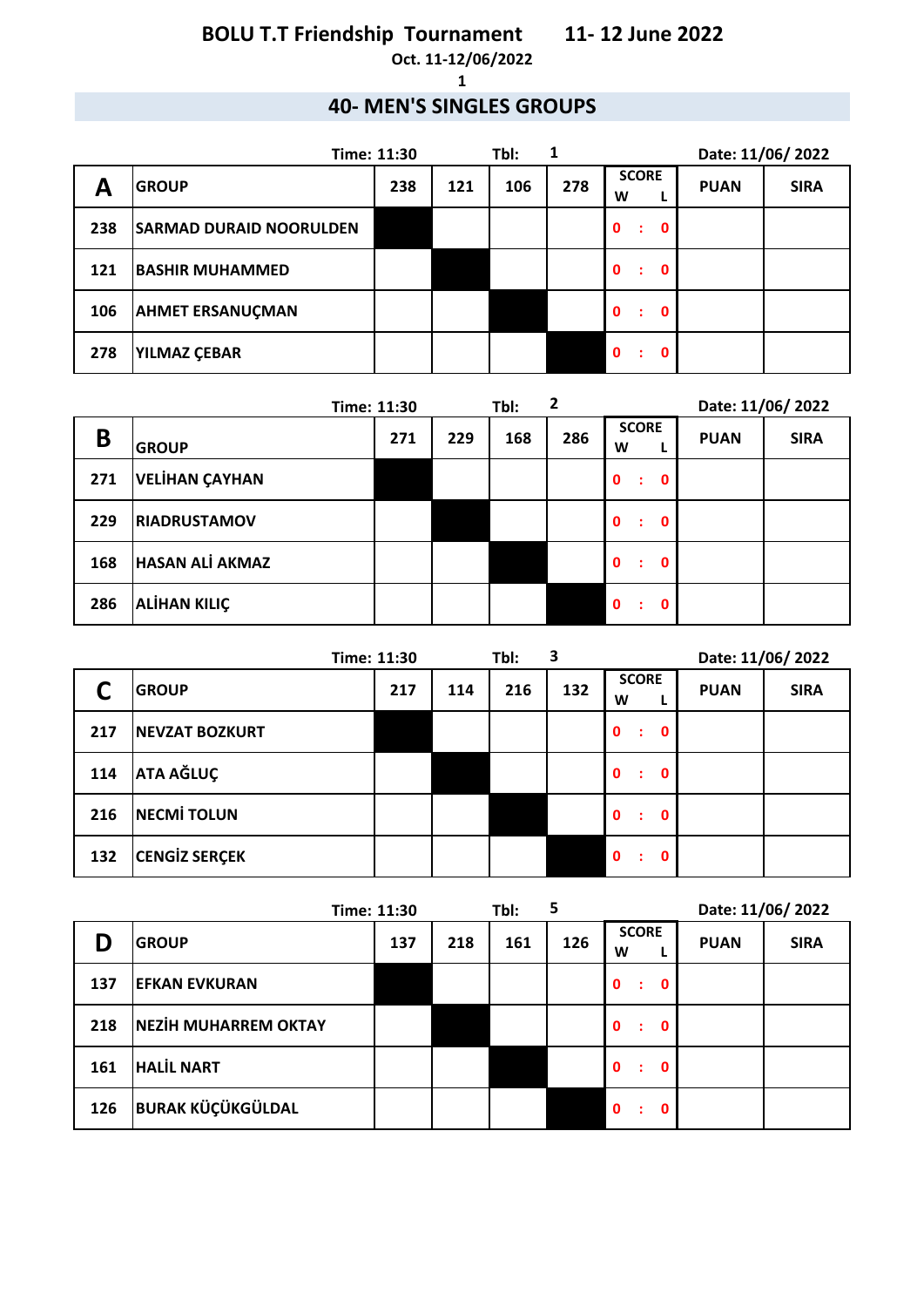|     |                           | Time: 11:30 |     | Tbl: | 6   |                                  |             | Date: 11/06/2022 |
|-----|---------------------------|-------------|-----|------|-----|----------------------------------|-------------|------------------|
| Е   | <b>GROUP</b>              | 140         | 212 | 211  | 129 | <b>SCORE</b><br>W                | <b>PUAN</b> | <b>SIRA</b>      |
| 140 | <b>ENGIN DEMIRYÜREK</b>   |             |     |      |     | $\mathbf{0}$<br>$\mathbf 0$<br>÷ |             |                  |
| 212 | <b>MUSTAFA VATANSEVER</b> |             |     |      |     | $\mathbf{0}$<br>0<br>÷           |             |                  |
| 211 | <b>MUSTAFA AKYÜZ</b>      |             |     |      |     | $\mathbf{0}$<br>- 0<br>÷         |             |                  |
| 129 | <b>CAN DURGUT</b>         |             |     |      |     | $\mathbf{0}$<br>0                |             |                  |

|     |                             | Time: 11:30 |     | Tbl: | 7   | Date: 11/06/2022                          |             |             |
|-----|-----------------------------|-------------|-----|------|-----|-------------------------------------------|-------------|-------------|
|     | <b>GROUP</b>                | 125         | 266 | 228  | 263 | <b>SCORE</b><br>W                         | <b>PUAN</b> | <b>SIRA</b> |
| 125 | <b>BURAK KALYONCU</b>       |             |     |      |     | $\mathbf{0}$<br>$\mathbf{0}$<br>÷         |             |             |
| 266 | UĞUR KAYLAN                 |             |     |      |     | $\mathbf{0}$<br>$\mathbf{0}$<br>$\cdot$ : |             |             |
| 228 | <b>RAŞİT EMİRCAN YAPRAK</b> |             |     |      |     | $\mathbf{0}$<br>- 0<br>÷                  |             |             |
| 263 | <b>TURGAY GÜLER</b>         |             |     |      |     | $\mathbf{0}$<br>$\mathbf{0}$<br>÷         |             |             |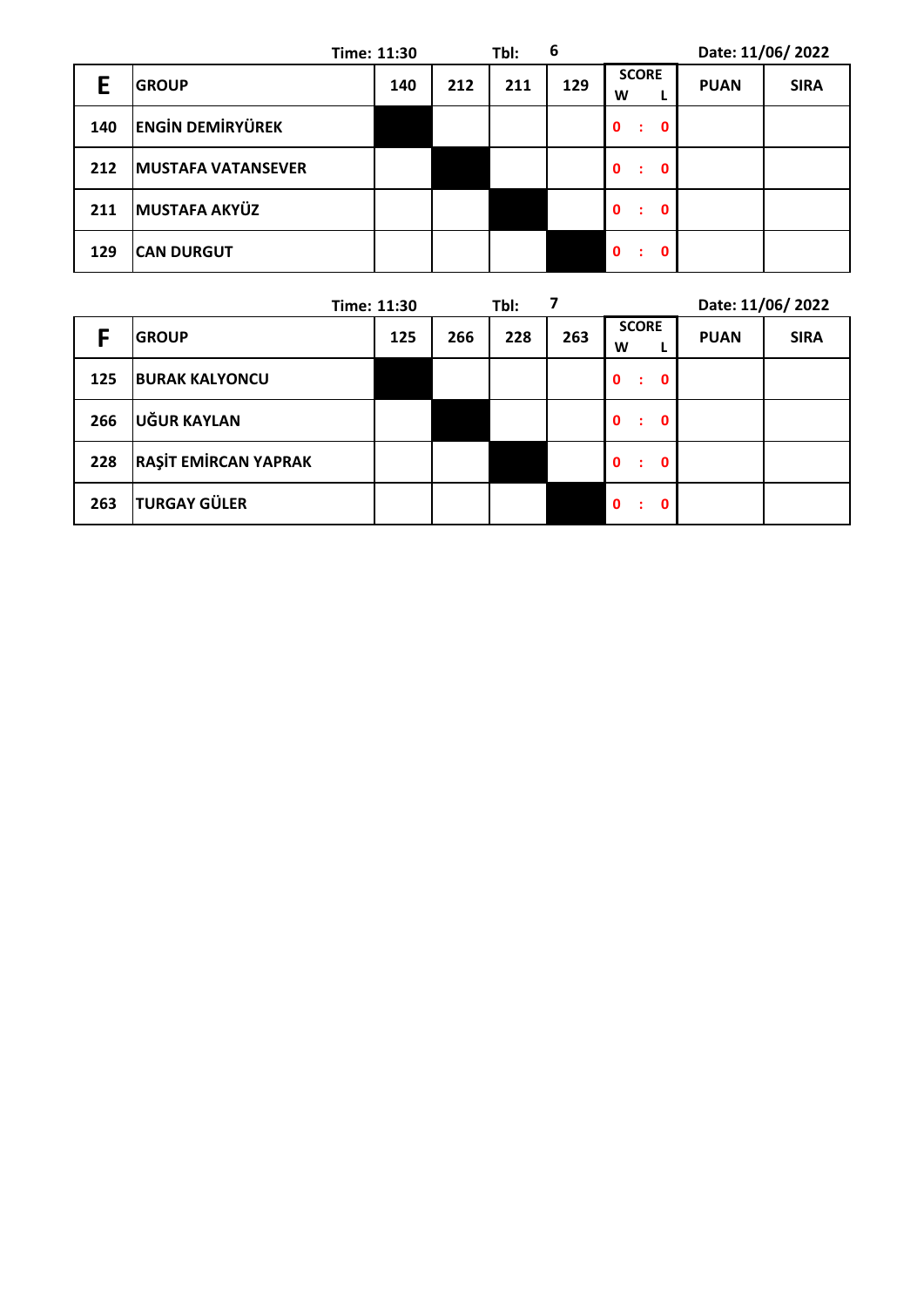#### **Oct. 11-12/06/2022 2**

### **40-49 MEN'S SINGLES GROUPS**

|                |     |                       | Time: 11:30 |     | Tbl: | 9 |                                   | Date: 11/06/2022 |             |
|----------------|-----|-----------------------|-------------|-----|------|---|-----------------------------------|------------------|-------------|
|                | A   | <b>GROUP</b>          | 223         | 103 | 122  |   | <b>SCORE</b><br>W                 | <b>PUAN</b>      | <b>SIRA</b> |
| A1             | 223 | <b>OSMAN YILMAZ</b>   |             |     |      |   | $\mathbf{0}$<br>$\mathbf{0}$<br>÷ |                  |             |
| A2             | 103 | <b>AHMET ARAPOĞLU</b> |             |     |      |   | $\mathbf{0}$<br>$\mathbf 0$<br>÷  |                  |             |
| A <sub>3</sub> | 122 | <b>BAŞAK ATALAY</b>   |             |     |      |   | $\mathbf{0}$<br>$\mathbf 0$<br>÷  |                  |             |
| A4             |     |                       |             |     |      |   | $\mathbf{0}$<br>0<br>÷            |                  |             |

|           |     |                        | Time: 11:30 |     | Tbl: | 10  |                                   | Date: 11/06/2022 |             |
|-----------|-----|------------------------|-------------|-----|------|-----|-----------------------------------|------------------|-------------|
|           | B   | <b>GROUP</b>           | 167         | 192 | 257  | 141 | <b>SCORE</b><br>W                 | <b>PUAN</b>      | <b>SIRA</b> |
| <b>B1</b> | 167 | <b>HASAN ÇAĞRICI</b>   |             |     |      |     | $\mathbf{0}$<br>$\mathbf{0}$<br>÷ |                  |             |
| <b>B2</b> | 192 | <b>MEHMET YURTERİ</b>  |             |     |      |     | $\mathbf{0}$<br>0<br>÷            |                  |             |
| <b>B3</b> | 257 | <b>TARIK MEMIŞOĞLU</b> |             |     |      |     | $\mathbf{0}$<br>0<br>÷            |                  |             |
| <b>B4</b> | 141 | <b>ENGIN DURMUŞ</b>    |             |     |      |     | $\mathbf{0}$<br>Ω                 |                  |             |

|                |     |                        | Time: 11:30 |     | Tbl:<br>11 |     | Date: 11/06/2022                 |             |             |
|----------------|-----|------------------------|-------------|-----|------------|-----|----------------------------------|-------------|-------------|
|                |     | <b>GROUP</b>           | 111         | 100 | 157        | 242 | <b>SCORE</b><br>W                | <b>PUAN</b> | <b>SIRA</b> |
| C <sub>1</sub> | 111 | <b>ALP KAYMAN</b>      |             |     |            |     | $\mathbf{0}$<br>$\mathbf 0$<br>÷ |             |             |
| C <sub>2</sub> | 100 | <b>ADEM UZUN</b>       |             |     |            |     | $\mathbf{0}$<br>$\mathbf 0$<br>÷ |             |             |
| C <sub>3</sub> | 157 | <b>GÖKHAN UYSAL</b>    |             |     |            |     | $\mathbf{0}$<br>$\mathbf 0$<br>÷ |             |             |
| C <sub>4</sub> | 242 | <b>SELİM TÜZÜNTÜRK</b> |             |     |            |     | $\mathbf{0}$<br>0<br>÷           |             |             |

| Time: 11:30    |     |                        | Tbl:<br>12 |     |     | Date: 11/06/2022 |                        |             |             |
|----------------|-----|------------------------|------------|-----|-----|------------------|------------------------|-------------|-------------|
|                | D   | <b>GROUP</b>           | 236        | 225 | 255 | 182              | <b>SCORE</b><br>W      | <b>PUAN</b> | <b>SIRA</b> |
| D <sub>1</sub> | 236 | <b>SALİH İŞSEVER</b>   |            |     |     |                  | $\mathbf 0$<br>0<br>÷  |             |             |
| D <sub>2</sub> | 225 | ÖZGÜR BARIŞ KARACA     |            |     |     |                  | $\mathbf{0}$<br>0<br>÷ |             |             |
| D <sub>3</sub> | 255 | <b>ŞEFİK GÜLER</b>     |            |     |     |                  | $\mathbf{0}$<br>0<br>÷ |             |             |
| D <sub>4</sub> | 182 | <b>İSMAİL DEREBAŞI</b> |            |     |     |                  | $\mathbf{0}$<br>0<br>÷ |             |             |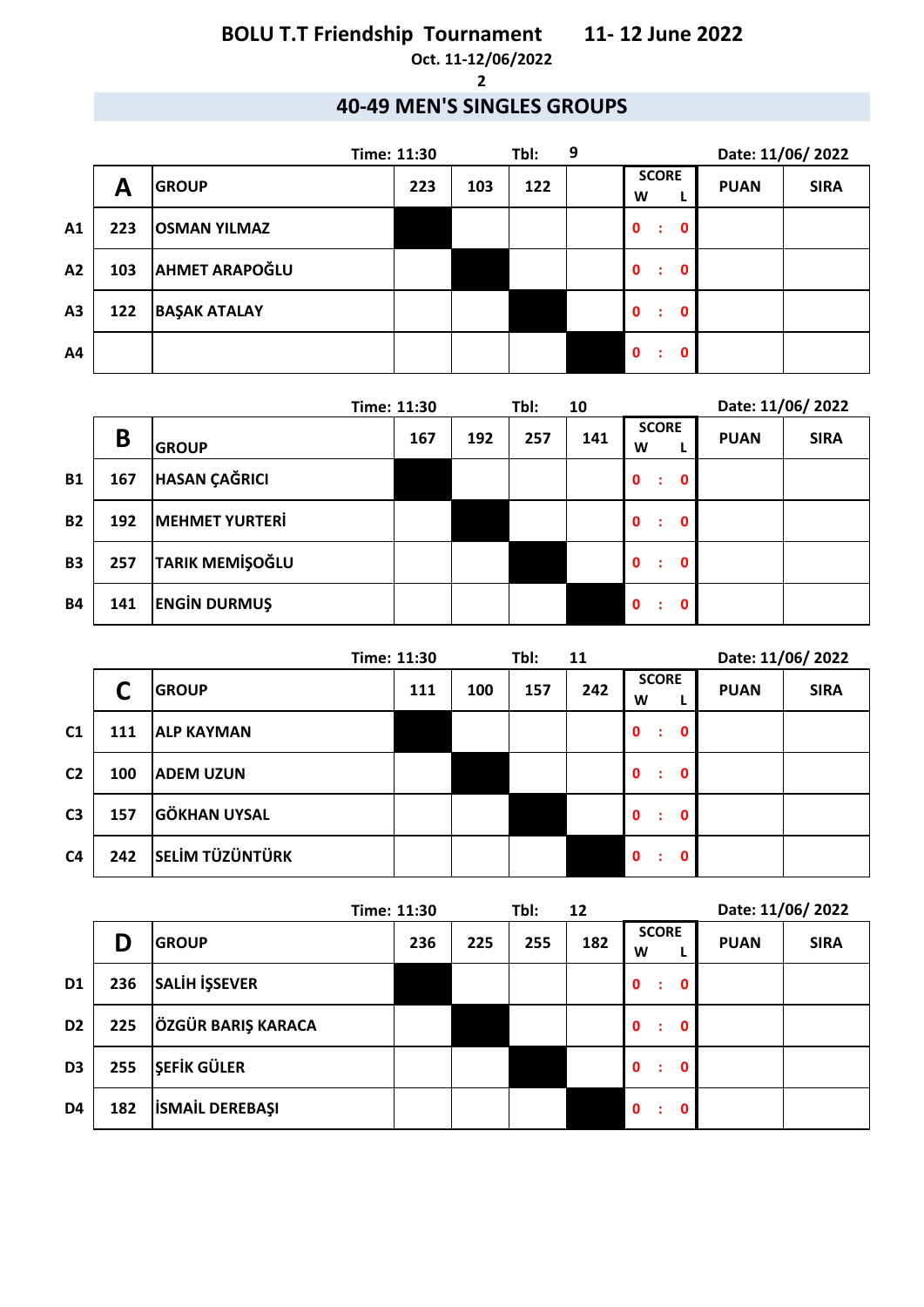|                |     |                        | Time: 11:30 |     | Tbl: | 13  |                                   | Date: 11/06/2022 |             |
|----------------|-----|------------------------|-------------|-----|------|-----|-----------------------------------|------------------|-------------|
|                | E   | <b>GROUP</b>           | 270         | 118 | 251  | 160 | <b>SCORE</b><br>W<br>ш            | <b>PUAN</b>      | <b>SIRA</b> |
| E <sub>1</sub> | 270 | <b>ÜMİT ÖZTÜRK</b>     |             |     |      |     | $\mathbf{0}$<br>$\mathbf 0$<br>÷  |                  |             |
| E <sub>2</sub> | 118 | <b>BARIŞ ÖZEK</b>      |             |     |      |     | $\mathbf{0}$<br>$\mathbf{0}$<br>÷ |                  |             |
| E <sub>3</sub> | 251 | <b>SOMER BEKIROĞLU</b> |             |     |      |     | $\mathbf{0}$<br>$\mathbf 0$<br>÷  |                  |             |
| E4             | 160 | <b>HAKAN SEZEN</b>     |             |     |      |     | $\mathbf{0}$<br>0                 |                  |             |

|                |     |                     | Time: 11:30 |     | Tbl: | 8   |                                  |             | Date: 11/06/2022 |
|----------------|-----|---------------------|-------------|-----|------|-----|----------------------------------|-------------|------------------|
|                | F   | <b>GROUP</b>        | 120         | 190 | 191  | 240 | <b>SCORE</b><br>W                | <b>PUAN</b> | <b>SIRA</b>      |
| F1             | 120 | <b>BARIŞ İNCE</b>   |             |     |      |     | $\mathbf{0}$<br>$\mathbf 0$<br>÷ |             |                  |
| F <sub>2</sub> | 190 | LEVENT TÜRKBEN      |             |     |      |     | $\mathbf{0}$<br>0<br>÷           |             |                  |
| F <sub>3</sub> | 191 | <b>MAHMUT ATEŞ</b>  |             |     |      |     | $\mathbf{0}$<br>0<br>÷           |             |                  |
| F4             | 240 | <b>SEDAT GÜNDÜZ</b> |             |     |      |     | $\mathbf{0}$<br>ŋ                |             |                  |

|                |     |                          | Time: 11:30 |     | Tbl: | 14  |                        | Date: 11/06/2022 |             |
|----------------|-----|--------------------------|-------------|-----|------|-----|------------------------|------------------|-------------|
|                | G   | <b>GROUP</b>             | 247         | 112 | 259  | 119 | <b>SCORE</b><br>W      | <b>PUAN</b>      | <b>SIRA</b> |
| G <sub>1</sub> | 247 | <b>SERKAN ŞENSU</b>      |             |     |      |     | $\mathbf{0}$<br>0<br>÷ |                  |             |
| G <sub>2</sub> | 112 | <b>AMEED RAROOQOSMAN</b> |             |     |      |     | $\mathbf{0}$<br>0<br>÷ |                  |             |
| G <sub>3</sub> | 259 | <b>TEOMAN YAMAN</b>      |             |     |      |     | $\mathbf{0}$<br>n<br>÷ |                  |             |
| G4             | 119 | <b>BARIŞ SABUNCUOĞLU</b> |             |     |      |     | $\mathbf{0}$<br>O<br>٠ |                  |             |

|                |     |                       | Time: 11:30 |     | Tbl: | 15  |                                   | Date: 11/06/2022 |             |
|----------------|-----|-----------------------|-------------|-----|------|-----|-----------------------------------|------------------|-------------|
|                | Н   | <b>GROUP</b>          | 254         | 150 | 267  | 134 | <b>SCORE</b><br>W                 | <b>PUAN</b>      | <b>SIRA</b> |
| H1             | 254 | <b>SUAT UĞURLU</b>    |             |     |      |     | $\mathbf{0}$<br>$\mathbf 0$<br>÷  |                  |             |
| H <sub>2</sub> | 150 | <b>FERHAT DEMIREL</b> |             |     |      |     | $\mathbf{0}$<br>$\mathbf 0$<br>÷  |                  |             |
| H3             | 267 | <b>UMUT BECENE</b>    |             |     |      |     | $\mathbf{0}$<br>$\mathbf{0}$<br>÷ |                  |             |
| Η4             | 134 | <b>CIHAN ADLI</b>     |             |     |      |     | $\mathbf{0}$<br>$\mathbf 0$<br>÷  |                  |             |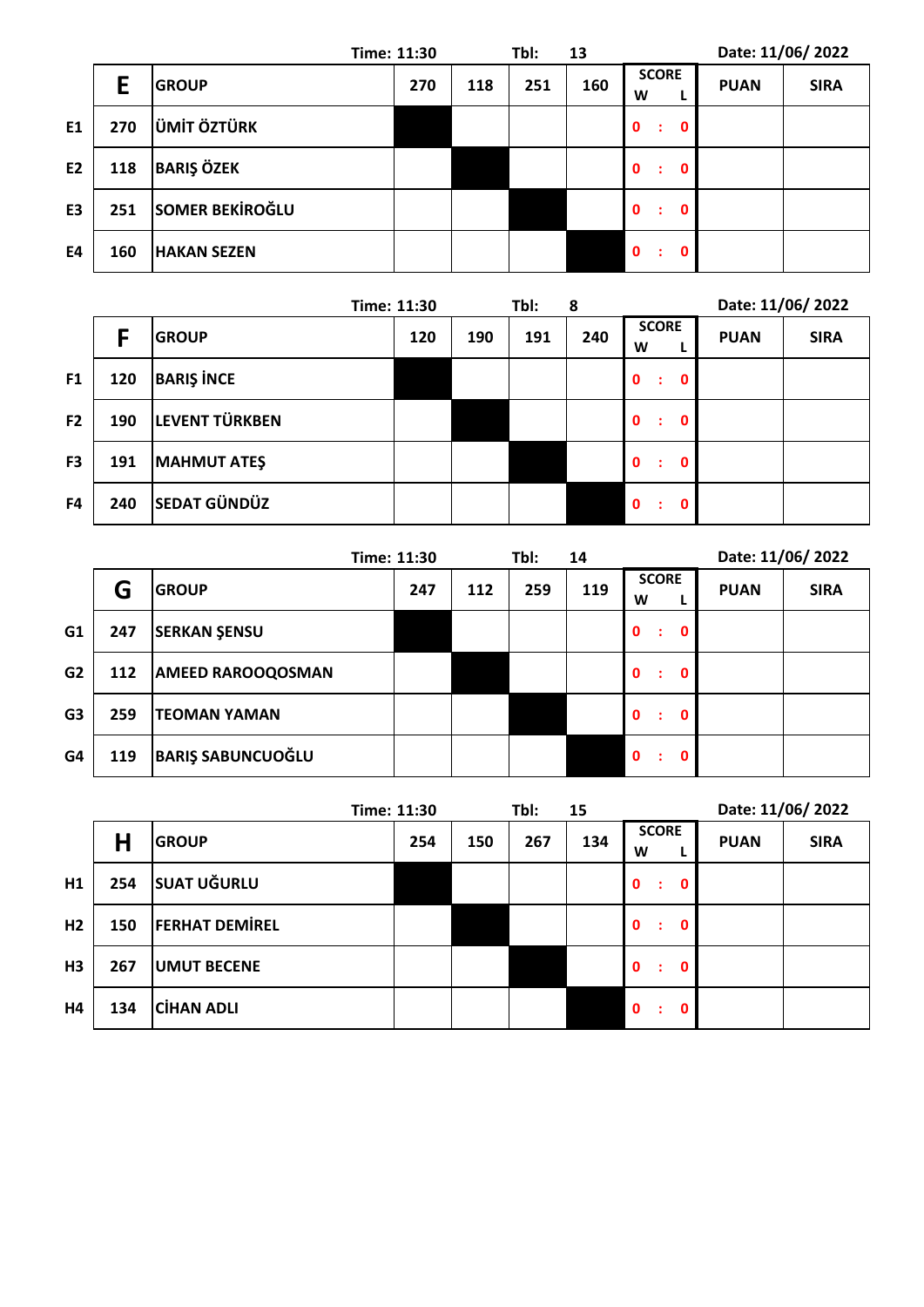|               |     |                          | Time: 11:30 |     | Tbl: | 16  |                                   | Date: 11/06/2022 |             |
|---------------|-----|--------------------------|-------------|-----|------|-----|-----------------------------------|------------------|-------------|
|               |     | <b>GROUP</b>             | 116         | 203 | 280  | 185 | <b>SCORE</b><br>W                 | <b>PUAN</b>      | <b>SIRA</b> |
| $\mathbf{11}$ | 116 | AZİZ DOĞUŞ ARDA          |             |     |      |     | $\mathbf{0}$<br>$\mathbf 0$<br>÷  |                  |             |
| 12            | 203 | <b>MURAT YILDIRIM</b>    |             |     |      |     | $\mathbf{0}$<br>$\mathbf{0}$<br>÷ |                  |             |
| 13            | 280 | <b>ZAFER AŞIK</b>        |             |     |      |     | $\mathbf{0}$<br>$\mathbf 0$<br>÷  |                  |             |
| 4             | 185 | <b>KEMALETTIN YAPRAK</b> |             |     |      |     | $\mathbf 0$<br>$\mathbf 0$<br>÷   |                  |             |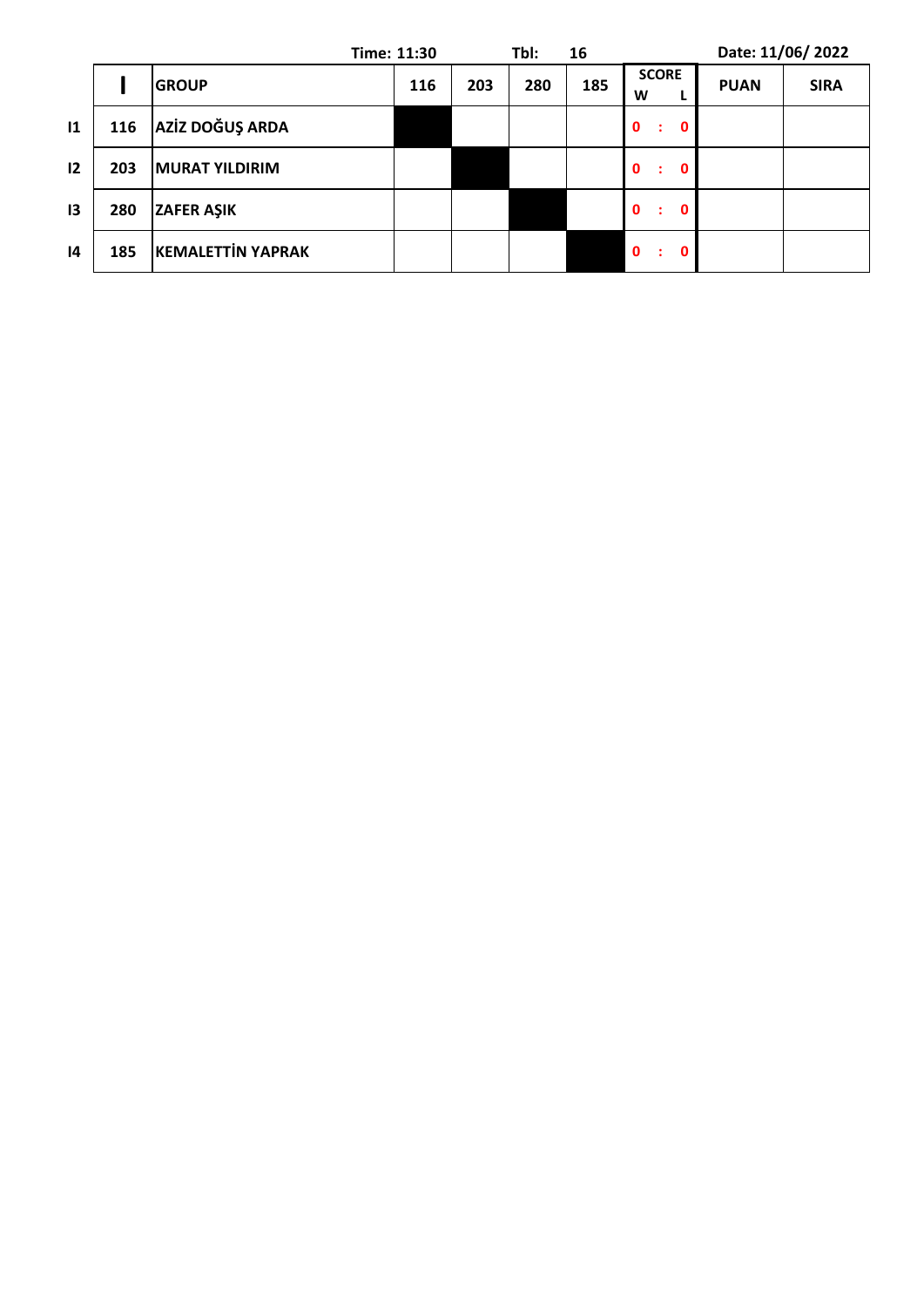#### **Oct. 11-12/06/2022 3**

### **50-59 MEN'S SINGLES GROUPS**

|    |     |                         | Time: 13:30 |     | Tbl: | 3   |                                  | Date: 11/06/2022 |             |
|----|-----|-------------------------|-------------|-----|------|-----|----------------------------------|------------------|-------------|
|    | A   | <b>GROUP</b>            | 143         | 245 | 235  | 258 | <b>SCORE</b><br>W                | <b>PUAN</b>      | <b>SIRA</b> |
| A1 | 143 | <b>ENSARİ ACAR</b>      |             |     |      |     | 0<br>$\mathbf 0$<br>÷            |                  |             |
| A2 | 245 | <b>SERDAR OĞUZ</b>      |             |     |      |     | $\mathbf{0}$<br>$\mathbf 0$<br>÷ |                  |             |
| A3 | 235 | <b>SALIH ÇETER</b>      |             |     |      |     | $\mathbf{0}$<br>$\mathbf 0$<br>÷ |                  |             |
| A4 | 258 | <b>TAYFUN KAVASOĞLU</b> |             |     |      |     | $\mathbf{0}$<br>0<br>÷           |                  |             |

| 5<br>Tbl:<br>Time: 13:30 |     |                              |     |     |     |     | Date: 11/06/2022                 |             |             |
|--------------------------|-----|------------------------------|-----|-----|-----|-----|----------------------------------|-------------|-------------|
|                          | B   | <b>GROUP</b>                 | 260 | 287 | 162 | 232 | <b>SCORE</b><br>W                | <b>PUAN</b> | <b>SIRA</b> |
| <b>B1</b>                | 260 | <b>TIHOMIR MICHEV</b>        |     |     |     |     | $\mathbf{0}$<br>$\mathbf 0$<br>÷ |             |             |
| <b>B2</b>                | 287 | <b>TANER ÖZDURDU</b>         |     |     |     |     | $\mathbf{0}$<br>$\mathbf 0$<br>÷ |             |             |
| <b>B3</b>                | 162 | <b>HALIL IBRAHIM SERBEST</b> |     |     |     |     | $\mathbf{0}$<br>$\mathbf 0$<br>÷ |             |             |
| <b>B4</b>                | 232 | <b>SAADETTIN KARABAK</b>     |     |     |     |     | $\mathbf{0}$<br>O                |             |             |

|                | Time: 13:30 |                                 |     |     | Tbl: | 6   |                        | Date: 11/06/2022 |             |
|----------------|-------------|---------------------------------|-----|-----|------|-----|------------------------|------------------|-------------|
|                |             | <b>GROUP</b>                    | 151 | 199 | 237  | 117 | <b>SCORE</b><br>W      | <b>PUAN</b>      | <b>SIRA</b> |
| C <sub>1</sub> | 151         | <b>FERHAT ERDURAN</b>           |     |     |      |     | $\mathbf{0}$<br>0<br>÷ |                  |             |
| C <sub>2</sub> | 199         | MITHAT KOÇANALI                 |     |     |      |     | $\mathbf{0}$<br>0      |                  |             |
| C <sub>3</sub> | 237         | <b>SARBAST KAMAL ABDULKAREM</b> |     |     |      |     | $\mathbf{0}$<br>0<br>÷ |                  |             |
| C <sub>4</sub> | 117         | <b>BARBAROS GECER</b>           |     |     |      |     | $\Omega$<br>0          |                  |             |

| Time: 13:30    |     |                          | Tbl: |     |     | Date: 11/06/2022 |                                  |             |             |
|----------------|-----|--------------------------|------|-----|-----|------------------|----------------------------------|-------------|-------------|
|                | D   | <b>GROUP</b>             | 179  | 281 | 239 | 200              | <b>SCORE</b><br>W                | <b>PUAN</b> | <b>SIRA</b> |
| D <sub>1</sub> | 179 | <b>IMADETTIN MARDINI</b> |      |     |     |                  | $\mathbf 0$<br>0<br>÷            |             |             |
| D <sub>2</sub> | 281 | <b>ZEKAİ SOYADLİ</b>     |      |     |     |                  | $\mathbf{0}$<br>0<br>÷           |             |             |
| D <sub>3</sub> | 239 | <b>SARP ARGON</b>        |      |     |     |                  | $\mathbf{0}$<br>$\mathbf 0$<br>÷ |             |             |
| D4             | 200 | <b>MUHARREM YAŞLI</b>    |      |     |     |                  | $\mathbf{0}$<br>0<br>÷           |             |             |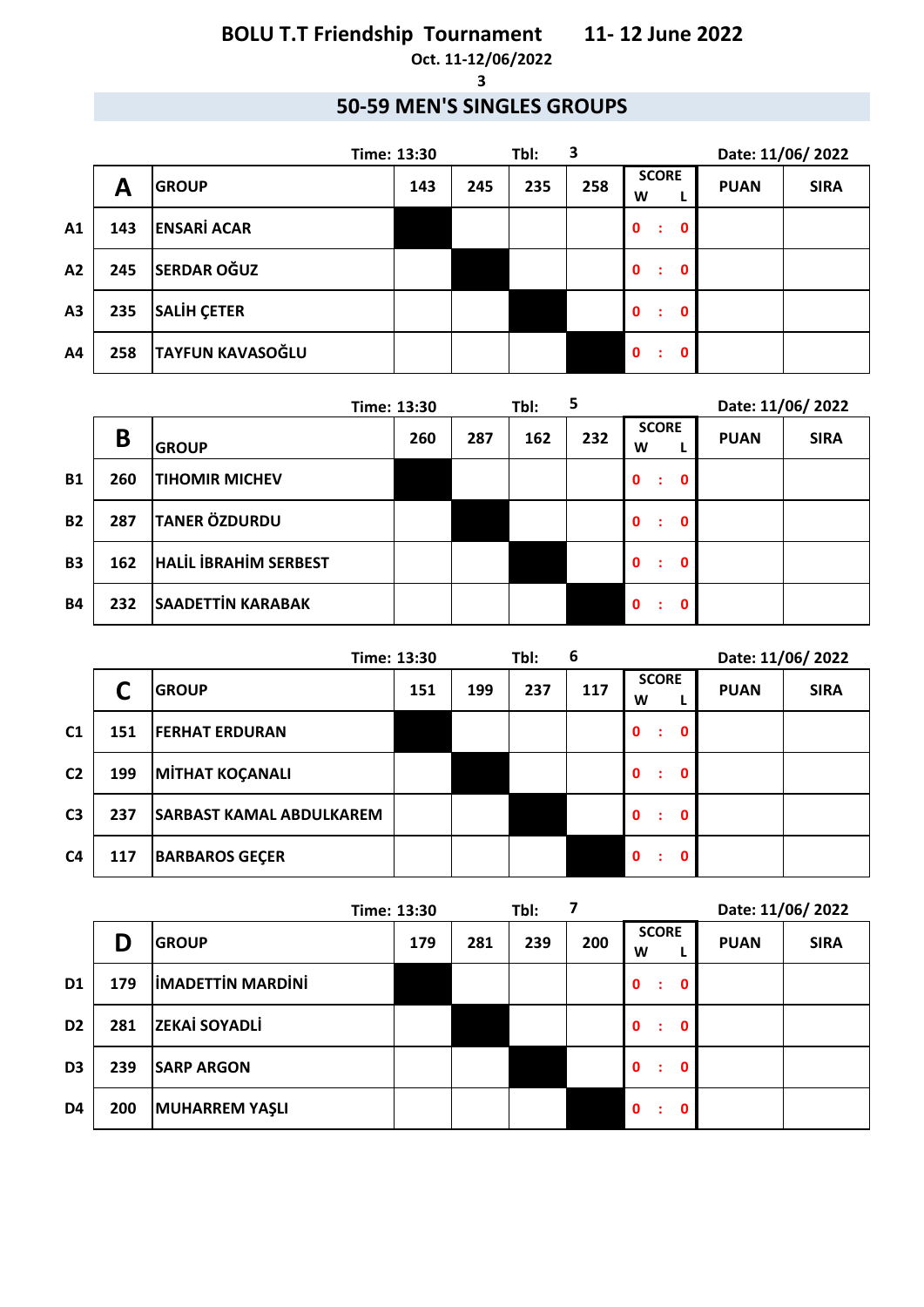|                |     |                       | Time: 13:30 |     | Tbl: | 9   |                                   | Date: 11/06/2022 |             |
|----------------|-----|-----------------------|-------------|-----|------|-----|-----------------------------------|------------------|-------------|
|                | E   | <b>GROUP</b>          | 136         | 144 | 264  | 133 | <b>SCORE</b><br>W<br>L.           | <b>PUAN</b>      | <b>SIRA</b> |
| E1             | 136 | <b>DIMITROV YANKO</b> |             |     |      |     | $\mathbf{0}$<br>$\mathbf 0$<br>÷  |                  |             |
| E <sub>2</sub> | 144 | <b>ERCAN ÖZMEN</b>    |             |     |      |     | $\mathbf{0}$<br>$\mathbf{0}$<br>÷ |                  |             |
| E <sub>3</sub> | 264 | <b>TURHAN ÖNDE</b>    |             |     |      |     | $\mathbf 0$<br>$\mathbf 0$<br>÷   |                  |             |
| E4             | 133 | <b>CENGIZ AĞLUÇ</b>   |             |     |      |     | $\mathbf{0}$<br>$\mathbf{0}$<br>÷ |                  |             |

|                |     |                         | Time: 13:30 |     | Tbl: | 10  |                                             | Date: 11/06/2022 |             |
|----------------|-----|-------------------------|-------------|-----|------|-----|---------------------------------------------|------------------|-------------|
|                |     | <b>GROUP</b>            | 169         | 107 | 224  | 279 | <b>SCORE</b><br>W                           | <b>PUAN</b>      | <b>SIRA</b> |
| F <sub>1</sub> | 169 | <b>HASHIM RASOOLALI</b> |             |     |      |     | $\mathbf{0}$<br>$\mathbf 0$<br>÷            |                  |             |
| F <sub>2</sub> | 107 | ALEMDAR BERBEROĞLU      |             |     |      |     | $\mathbf{0}$<br>$\mathbf 0$<br>$\mathbf{L}$ |                  |             |
| F <sub>3</sub> | 224 | ÖMER AŞKIN DÖĞERLİOĞLU  |             |     |      |     | $\mathbf{0}$<br>$\mathbf 0$<br>÷            |                  |             |
| F <sub>4</sub> | 279 | <b>YÜCEL ÖZCAN</b>      |             |     |      |     | $\mathbf{0}$<br>$\mathbf{0}$<br>t           |                  |             |

|                |     | Time: 13:30                      |     |     | Tbl: | 11  |                        | Date: 11/06/2022 |             |
|----------------|-----|----------------------------------|-----|-----|------|-----|------------------------|------------------|-------------|
|                | G   | <b>GROUP</b>                     | 227 | 180 | 109  | 165 | <b>SCORE</b><br>W      | <b>PUAN</b>      | <b>SIRA</b> |
| G <sub>1</sub> | 227 | <b>QALANDAR NASRADDINBARZNJI</b> |     |     |      |     | $\mathbf{0}$<br>0<br>÷ |                  |             |
| G <sub>2</sub> | 180 | <b>ISMAIL ATAK</b>               |     |     |      |     | $\mathbf{0}$<br>0<br>÷ |                  |             |
| G <sub>3</sub> | 109 | <b>ALI KEMAL KALEMCI</b>         |     |     |      |     | $\mathbf{0}$<br>O      |                  |             |
| G4             | 165 | <b>HALUK YAZICI</b>              |     |     |      |     | $\mathbf{0}$<br>0<br>÷ |                  |             |

|                |     |                       | Time: 13:30 |     | Tbl: | 12  |                                  | Date: 11/06/2022 |             |
|----------------|-----|-----------------------|-------------|-----|------|-----|----------------------------------|------------------|-------------|
|                | Н   | <b>GROUP</b>          | 202         | 176 | 105  | 234 | <b>SCORE</b><br>W                | <b>PUAN</b>      | <b>SIRA</b> |
| H1             | 202 | <b>MUNIR BIRGÜL</b>   |             |     |      |     | $\mathbf{0}$<br>$\mathbf 0$<br>÷ |                  |             |
| H <sub>2</sub> | 176 | <b>IBRAHIM KAMARA</b> |             |     |      |     | $\mathbf{0}$<br>$\mathbf 0$<br>÷ |                  |             |
| H3             | 105 | <b>AHMET KILIÇ</b>    |             |     |      |     | $\mathbf{0}$<br>$\mathbf 0$<br>÷ |                  |             |
| Η4             | 234 | SAİT ALP AKÇAGÜNER    |             |     |      |     | $\mathbf{0}$<br>0<br>÷           |                  |             |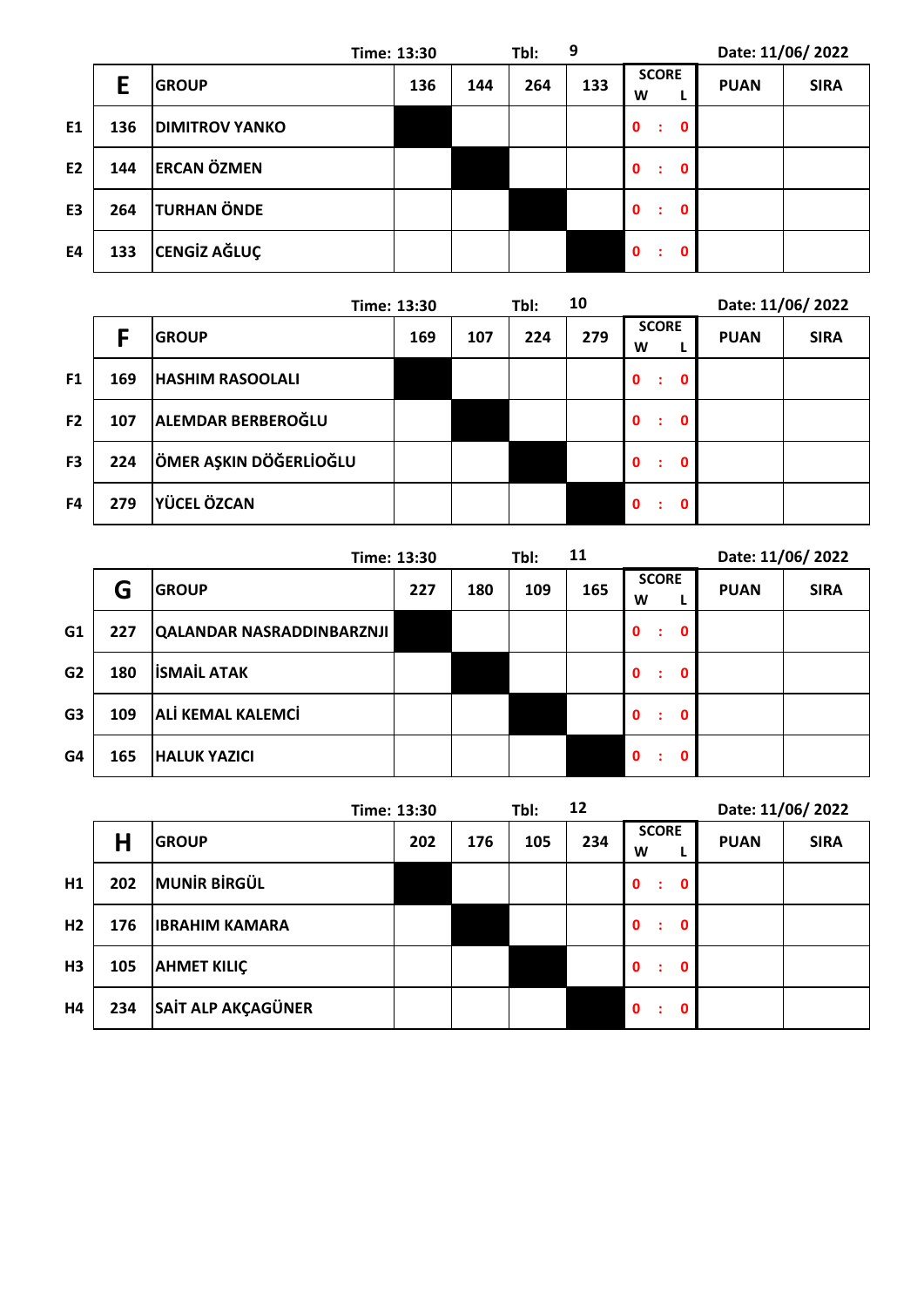|                 |     |                       | Time: 13:30 |     | Tbl: | 13  |                                   |             | Date: 11/06/2022 |
|-----------------|-----|-----------------------|-------------|-----|------|-----|-----------------------------------|-------------|------------------|
|                 |     | <b>GROUP</b>          | 269         | 198 | 221  | 262 | <b>SCORE</b><br>W                 | <b>PUAN</b> | <b>SIRA</b>      |
| 11              | 269 | ÜMİT ZEDELENMEZ       |             |     |      |     | $\mathbf 0$<br>$\mathbf 0$<br>÷   |             |                  |
| 12              | 198 | <b>MEVLÜT YAVUZ</b>   |             |     |      |     | $\mathbf{0}$<br>$\mathbf{0}$<br>÷ |             |                  |
| 13              | 221 | <b>OĞUZ DİREK</b>     |             |     |      |     | $\mathbf{0}$<br>0<br>÷            |             |                  |
| $\overline{14}$ | 262 | <b>TUNCAY AKÇADAĞ</b> |             |     |      |     | $\mathbf{0}$<br>0                 |             |                  |

|    |     |                             | Time: 13:30 |     | Tbl: | 14  |                                  |             | Date: 11/06/2022 |
|----|-----|-----------------------------|-------------|-----|------|-----|----------------------------------|-------------|------------------|
|    |     | <b>GROUP</b>                | 213         | 261 | 252  | 164 | <b>SCORE</b><br>W                | <b>PUAN</b> | <b>SIRA</b>      |
| J1 | 213 | <b>MUSTAFA CIHAT SOPACI</b> |             |     |      |     | $\mathbf{0}$<br>$\mathbf 0$<br>÷ |             |                  |
| J2 | 261 | <b>TUNCAY TEMIZ</b>         |             |     |      |     | $\mathbf{0}$<br>0<br>÷           |             |                  |
| J3 | 252 | <b>SONEL AKGÜN</b>          |             |     |      |     | $\mathbf{0}$<br>0<br>÷           |             |                  |
| J4 | 164 | <b>HALIT DÖNERAY</b>        |             |     |      |     | $\mathbf{0}$<br>O                |             |                  |

|                |     |                            | Time: 13:30 |     | Tbl: | 15  |                                  | Date: 11/06/2022 |             |
|----------------|-----|----------------------------|-------------|-----|------|-----|----------------------------------|------------------|-------------|
|                | К   | <b>GROUP</b>               | 145         | 108 | 246  | 146 | <b>SCORE</b><br>W                | <b>PUAN</b>      | <b>SIRA</b> |
| K1             | 145 | <b>ERSUN KÜÇÜKGÜLDAL</b>   |             |     |      |     | $\mathbf{0}$<br>$\mathbf 0$<br>÷ |                  |             |
| <b>K2</b>      | 108 | <b>MEHMET EMIN ÖZBAĞCI</b> |             |     |      |     | $\mathbf{0}$<br>$\mathbf 0$<br>÷ |                  |             |
| K <sub>3</sub> | 246 | <b>SERDAR SUHATAŞ</b>      |             |     |      |     | $\mathbf{0}$<br>$\mathbf 0$<br>÷ |                  |             |
| <b>K4</b>      | 146 | <b>ERTUĞRUL ÖZKAN</b>      |             |     |      |     | $\mathbf{0}$<br>0                |                  |             |

|    |     |                       | Time: 13:30 |     | Tbl: | 16  |                                   | Date: 11/06/2022 |             |
|----|-----|-----------------------|-------------|-----|------|-----|-----------------------------------|------------------|-------------|
|    |     | <b>GROUP</b>          | 197         | 205 | 209  | 193 | <b>SCORE</b><br>W                 | <b>PUAN</b>      | <b>SIRA</b> |
| L1 | 197 | <b>METIN BOZYIĞİT</b> |             |     |      |     | $\mathbf{0}$<br>$\mathbf 0$<br>÷  |                  |             |
| L2 | 205 | <b>MURAT TUZCU</b>    |             |     |      |     | $\mathbf{0}$<br>0<br>÷            |                  |             |
| L3 | 209 | <b>MUSTAFA SUBAŞI</b> |             |     |      |     | $\mathbf{0}$<br>$\mathbf{0}$<br>÷ |                  |             |
| L4 | 193 | <b>MEHMET AKIN</b>    |             |     |      |     | $\mathbf{0}$<br>0<br>÷            |                  |             |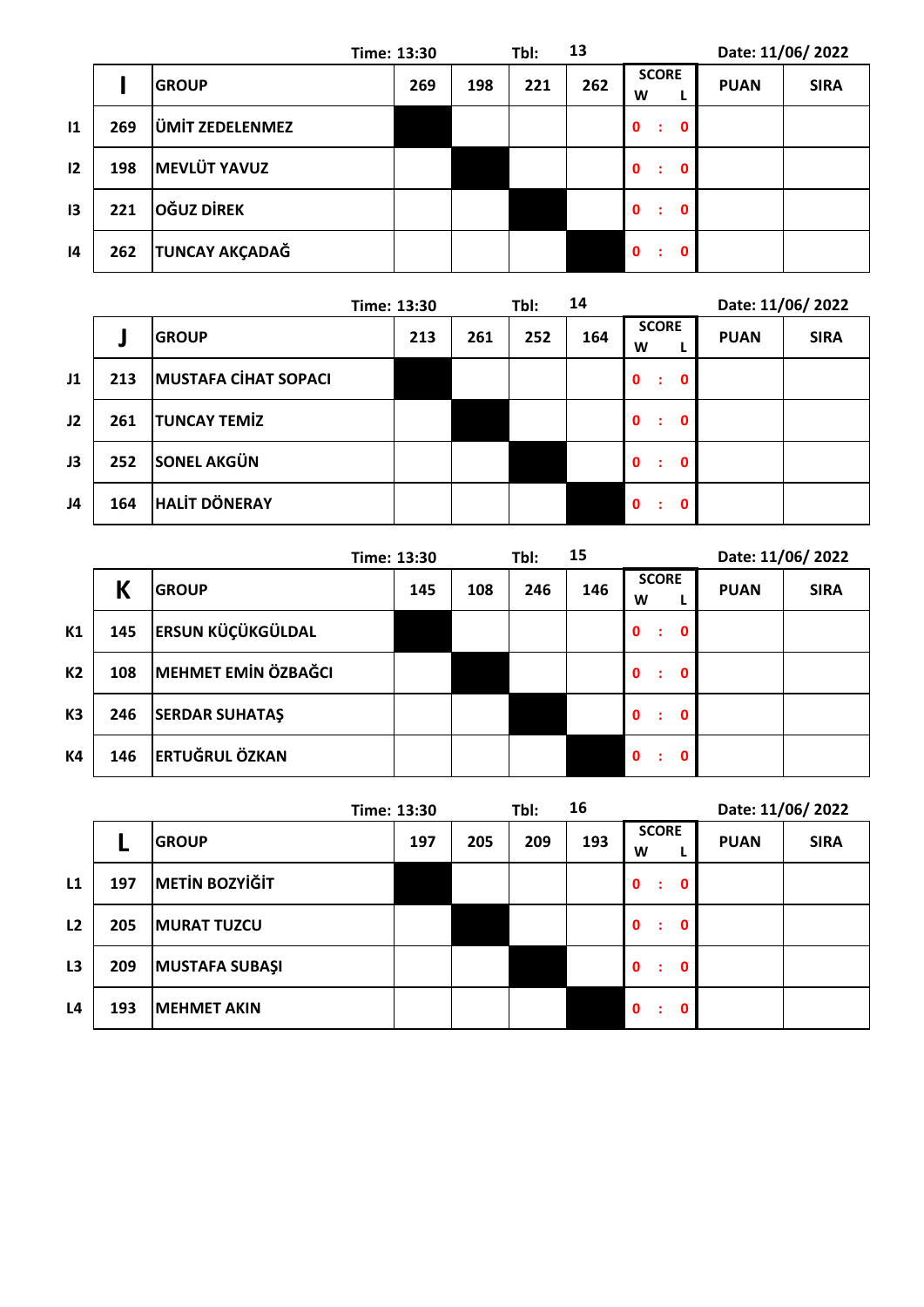**Oct. 11-12/06/2022 4**

### **60-64 MEN'S SINGLES GROUPS**

|                | 1<br>Tbl:<br>Time: 09:30 |                        |     |     |     | Date: 11/06/2022 |                                   |             |             |
|----------------|--------------------------|------------------------|-----|-----|-----|------------------|-----------------------------------|-------------|-------------|
|                | A                        | <b>GROUP</b>           | 215 | 139 | 208 | 184              | <b>SCORE</b><br>W                 | <b>PUAN</b> | <b>SIRA</b> |
| A <sub>1</sub> | 215                      | <b>NECDET ATICI</b>    |     |     |     |                  | $\mathbf{0}$<br>$\mathbf 0$<br>÷  |             |             |
| A2             | 139                      | <b>EMIN AY</b>         |     |     |     |                  | $\mathbf{0}$<br>$\mathbf{0}$<br>÷ |             |             |
| A3             | 208                      | <b>MUSTAFA ALTUNOK</b> |     |     |     |                  | $\mathbf{0}$<br>$\mathbf 0$<br>÷  |             |             |
| A4             | 184                      | <b>KEMAL DEMIREL</b>   |     |     |     |                  | $\mathbf{0}$<br>0                 |             |             |

| 2<br>Tbl:<br>Time: 09:30 |     |                      |     |     |     |     | Date: 11/06/2022                  |             |             |
|--------------------------|-----|----------------------|-----|-----|-----|-----|-----------------------------------|-------------|-------------|
|                          | B   | <b>GROUP</b>         | 102 | 142 | 131 | 183 | <b>SCORE</b><br>W                 | <b>PUAN</b> | <b>SIRA</b> |
| <b>B1</b>                | 102 | <b>AHMET ŞAHAN</b>   |     |     |     |     | $\mathbf{0}$<br>$\mathbf{0}$<br>÷ |             |             |
| <b>B2</b>                | 142 | <b>ENSAR KILIÇ</b>   |     |     |     |     | $\mathbf{0}$<br>$\mathbf 0$<br>÷  |             |             |
| <b>B3</b>                | 131 | <b>CEM BAYRAKTAR</b> |     |     |     |     | $\mathbf{0}$<br>$\mathbf{0}$<br>÷ |             |             |
| <b>B4</b>                | 183 | <b>KEMAL BIÇAKÇI</b> |     |     |     |     | $\mathbf{0}$<br>0<br>÷            |             |             |

| Time: 09:30    |     |                        |     |     | Tbl: | 3   |                                   | Date: 11/06/2022 |             |
|----------------|-----|------------------------|-----|-----|------|-----|-----------------------------------|------------------|-------------|
|                |     | <b>GROUP</b>           | 231 | 187 | 128  | 104 | <b>SCORE</b><br>W<br>L            | <b>PUAN</b>      | <b>SIRA</b> |
| C <sub>1</sub> | 231 | <b>ROSHEN RACHEV</b>   |     |     |      |     | $\mathbf{0}$<br>$\mathbf 0$<br>÷  |                  |             |
| C <sub>2</sub> | 187 | <b>KENAN YENİLEYEN</b> |     |     |      |     | $\mathbf{0}$<br>$\mathbf{0}$<br>÷ |                  |             |
| C <sub>3</sub> | 128 | <b>CAN DEMIRÇAY</b>    |     |     |      |     | $\mathbf{0}$<br>$\mathbf{0}$<br>÷ |                  |             |
| C <sub>4</sub> | 104 | <b>AHMET DEMIR</b>     |     |     |      |     | $\mathbf{0}$<br>0                 |                  |             |

| Time: 09:30    |     |                       | 5<br>Tbl: |     |     | Date: 11/06/2022 |                                  |             |             |
|----------------|-----|-----------------------|-----------|-----|-----|------------------|----------------------------------|-------------|-------------|
|                | D   | <b>GROUP</b>          | 253       | 163 | 284 | 277              | <b>SCORE</b><br>W                | <b>PUAN</b> | <b>SIRA</b> |
| D <sub>1</sub> | 253 | <b>STEFO PANCIRI</b>  |           |     |     |                  | $\mathbf 0$<br>0<br>÷            |             |             |
| D <sub>2</sub> | 163 | <b>HALIS BOZDOĞAN</b> |           |     |     |                  | $\mathbf{0}$<br>0<br>÷           |             |             |
| D <sub>3</sub> | 284 | <b>ZİHNİ ŞİMŞEK</b>   |           |     |     |                  | $\mathbf{0}$<br>$\mathbf 0$<br>÷ |             |             |
| D4             | 277 | YILMAZ KAYMAKÇIOĞLU   |           |     |     |                  | $\mathbf{0}$<br>0<br>÷           |             |             |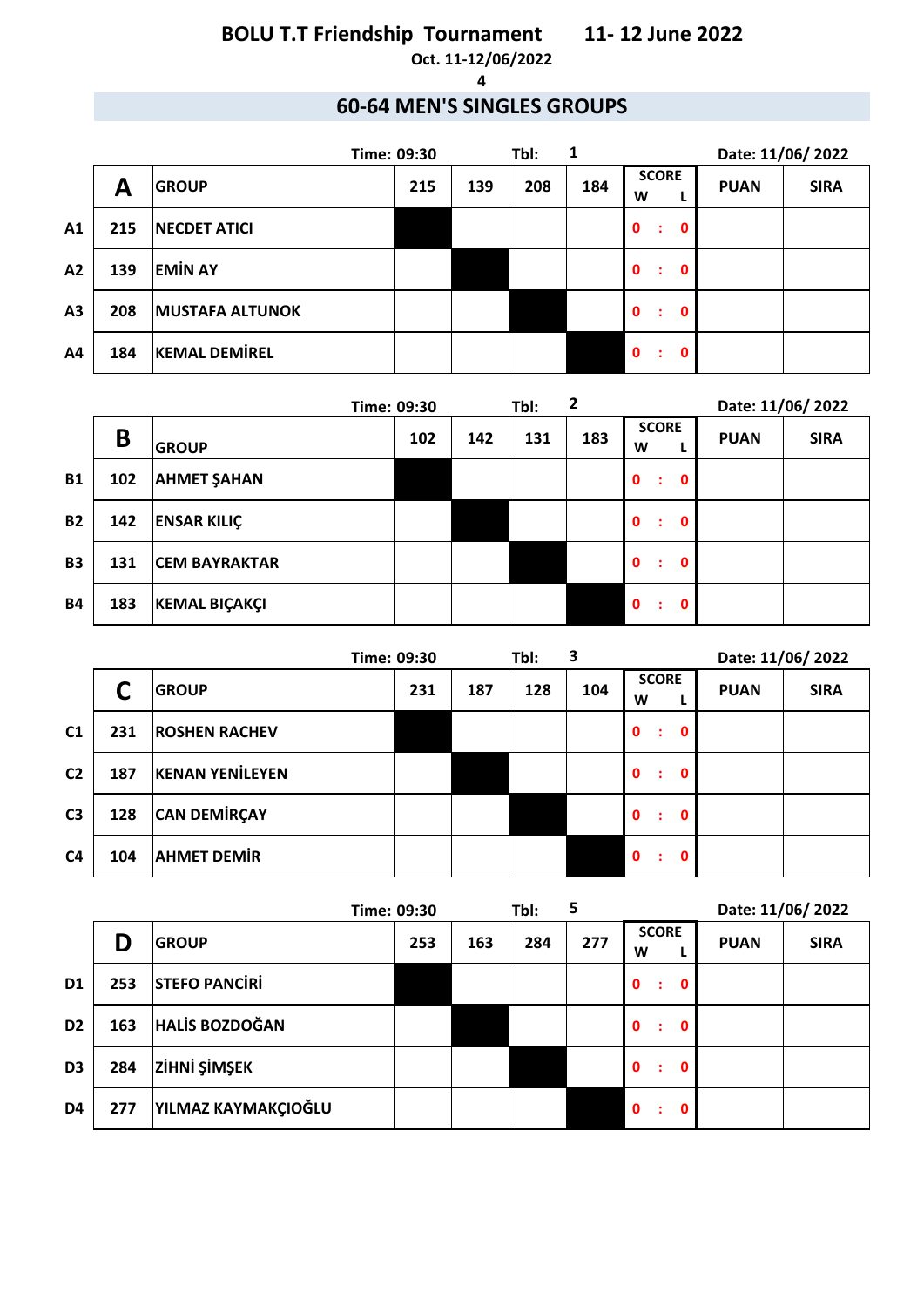|                |     |                     | Tbl:<br>Time: 09:30 |     | 6   |     |                                  | Date: 11/06/2022 |             |
|----------------|-----|---------------------|---------------------|-----|-----|-----|----------------------------------|------------------|-------------|
|                | E   | <b>GROUP</b>        | 186                 | 124 | 201 | 276 | <b>SCORE</b><br>W                | <b>PUAN</b>      | <b>SIRA</b> |
| E1             | 186 | <b>KENAN ATALAY</b> |                     |     |     |     | $\mathbf{0}$<br>$\mathbf 0$<br>÷ |                  |             |
| E <sub>2</sub> | 124 | <b>BILAL SAN</b>    |                     |     |     |     | $\mathbf{0}$<br>0<br>÷           |                  |             |
| E <sub>3</sub> | 201 | <b>MUHSIN ŞEN</b>   |                     |     |     |     | $\mathbf 0$<br>$\mathbf 0$<br>÷  |                  |             |
| E4             | 276 | YAŞAR KANBİR        |                     |     |     |     | $\mathbf{0}$<br>$\mathbf 0$<br>÷ |                  |             |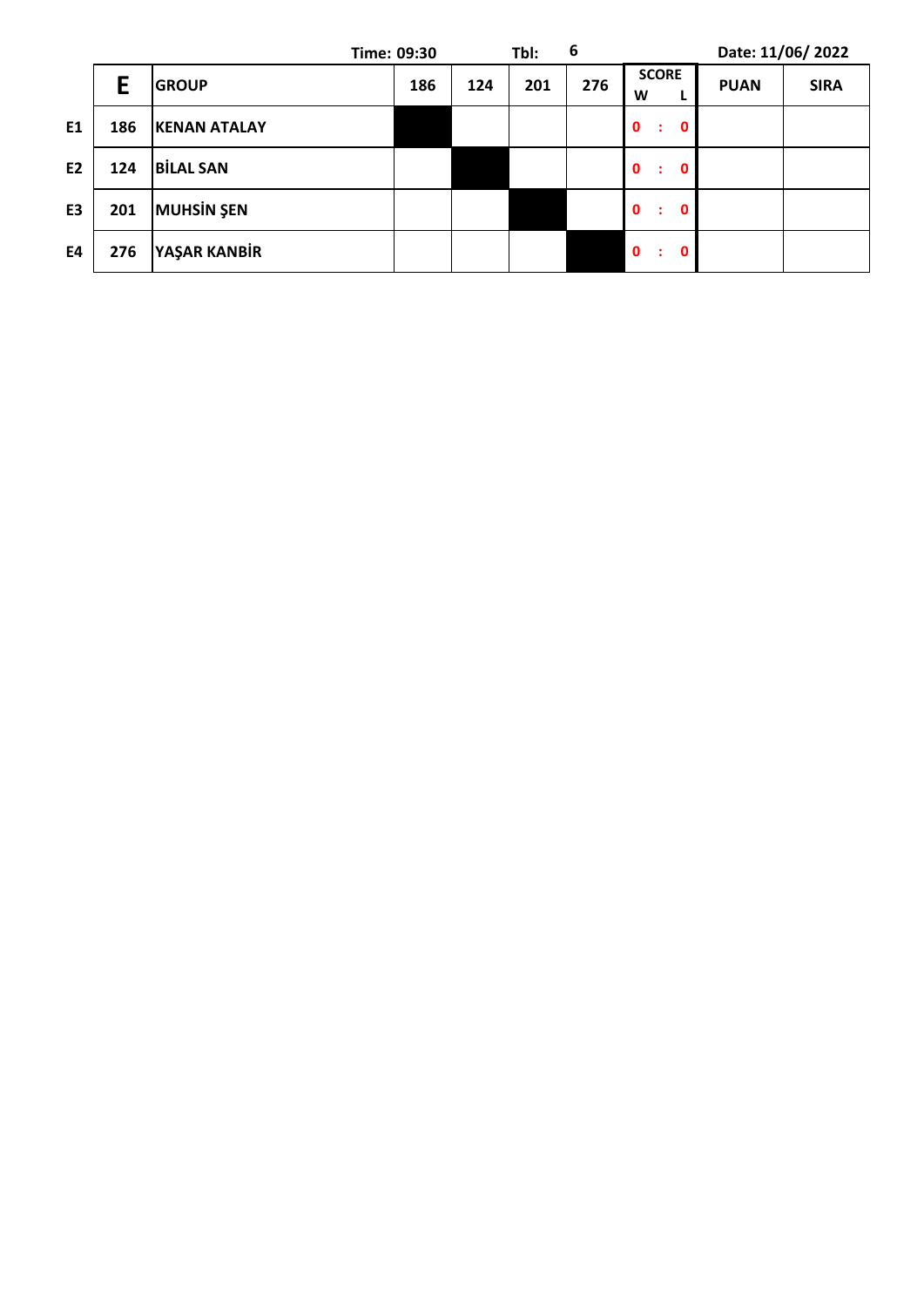**Oct. 11-12/06/2022 5**

### **65-69 MEN'S SINGLES GROUPS**

| Tbl:<br>Time: 09:30 |     |                        |     |     | Date: 11/06/2022 |     |                                   |             |             |
|---------------------|-----|------------------------|-----|-----|------------------|-----|-----------------------------------|-------------|-------------|
|                     | Α   | <b>GROUP</b>           | 207 | 153 | 181              | 233 | <b>SCORE</b><br>W                 | <b>PUAN</b> | <b>SIRA</b> |
| A <sub>1</sub>      | 207 | <b>MUSTAFA AKAR</b>    |     |     |                  |     | $\mathbf{0}$<br>$\mathbf 0$<br>÷  |             |             |
| A2                  | 153 | <b>FILIZ ÖZÇELIK</b>   |     |     |                  |     | $\mathbf{0}$<br>$\mathbf{0}$<br>÷ |             |             |
| A3                  | 181 | <b>ISMAIL KARAYALI</b> |     |     |                  |     | $\mathbf{0}$<br>$\mathbf{0}$<br>÷ |             |             |
| A4                  | 233 | <b>SADULLAH ŞEN</b>    |     |     |                  |     | $\mathbf{0}$<br>0<br>÷            |             |             |

|           |     | Time: 09:30                   |     |     | Tbl: | 9   |                                   | Date: 11/06/2022 |             |
|-----------|-----|-------------------------------|-----|-----|------|-----|-----------------------------------|------------------|-------------|
|           | B   | <b>GROUP</b>                  | 204 | 194 | 241  | 123 | <b>SCORE</b><br>W                 | <b>PUAN</b>      | <b>SIRA</b> |
| <b>B1</b> | 204 | <b>MURAT SİVRİKAŞ</b>         |     |     |      |     | $\mathbf{0}$<br>$\mathbf{0}$<br>÷ |                  |             |
| <b>B2</b> | 194 | <b>MEHMET SERDAR ALBAYRAK</b> |     |     |      |     | $\mathbf{0}$<br>$\mathbf 0$<br>÷  |                  |             |
| <b>B3</b> | 241 | <b>SELÇUK KÜÇÜKAZAY</b>       |     |     |      |     | $\mathbf{0}$<br>0<br>÷            |                  |             |
| <b>B4</b> | 123 | <b>BEKIR TECIMEROĞLU</b>      |     |     |      |     | $\mathbf 0$<br>0                  |                  |             |

| Time: 09:30    |     |                       |     |     | Tbl: | 10  |                                  | Date: 11/06/2022 |             |
|----------------|-----|-----------------------|-----|-----|------|-----|----------------------------------|------------------|-------------|
|                |     | <b>GROUP</b>          | 130 | 152 | 175  | 159 | <b>SCORE</b><br>W                | <b>PUAN</b>      | <b>SIRA</b> |
| C <sub>1</sub> | 130 | <b>CELAL ÖZAL</b>     |     |     |      |     | $\mathbf{0}$<br>$\mathbf 0$<br>÷ |                  |             |
| C <sub>2</sub> | 152 | <b>FERIT ATABEY</b>   |     |     |      |     | $\mathbf{0}$<br>0<br>÷           |                  |             |
| C <sub>3</sub> | 175 | HÜSEYIN ZAFER DURUSOY |     |     |      |     | $\mathbf{0}$<br>0<br>÷           |                  |             |
| C <sub>4</sub> | 159 | <b>GÜLTEKİN BEKAR</b> |     |     |      |     | $\mathbf{0}$<br>0                |                  |             |

| Time: 09:30    |     |                       | 11<br>Tbl: |     |     | Date: 11/06/2022 |                                  |             |             |
|----------------|-----|-----------------------|------------|-----|-----|------------------|----------------------------------|-------------|-------------|
|                | D   | <b>GROUP</b>          | 214        | 101 | 156 | 273              | <b>SCORE</b><br>W                | <b>PUAN</b> | <b>SIRA</b> |
| D <sub>1</sub> | 214 | <b>NAZMİ BATTAL</b>   |            |     |     |                  | $\mathbf{0}$<br>$\mathbf 0$<br>÷ |             |             |
| D <sub>2</sub> | 101 | <b>AHMET HENDEN</b>   |            |     |     |                  | $\mathbf{0}$<br>0<br>÷           |             |             |
| D <sub>3</sub> | 156 | <b>GEORGI BALINOV</b> |            |     |     |                  | $\mathbf{0}$<br>0<br>÷           |             |             |
| D4             | 273 | <b>YALÇIN KALAY</b>   |            |     |     |                  | $\mathbf{0}$<br>0                |             |             |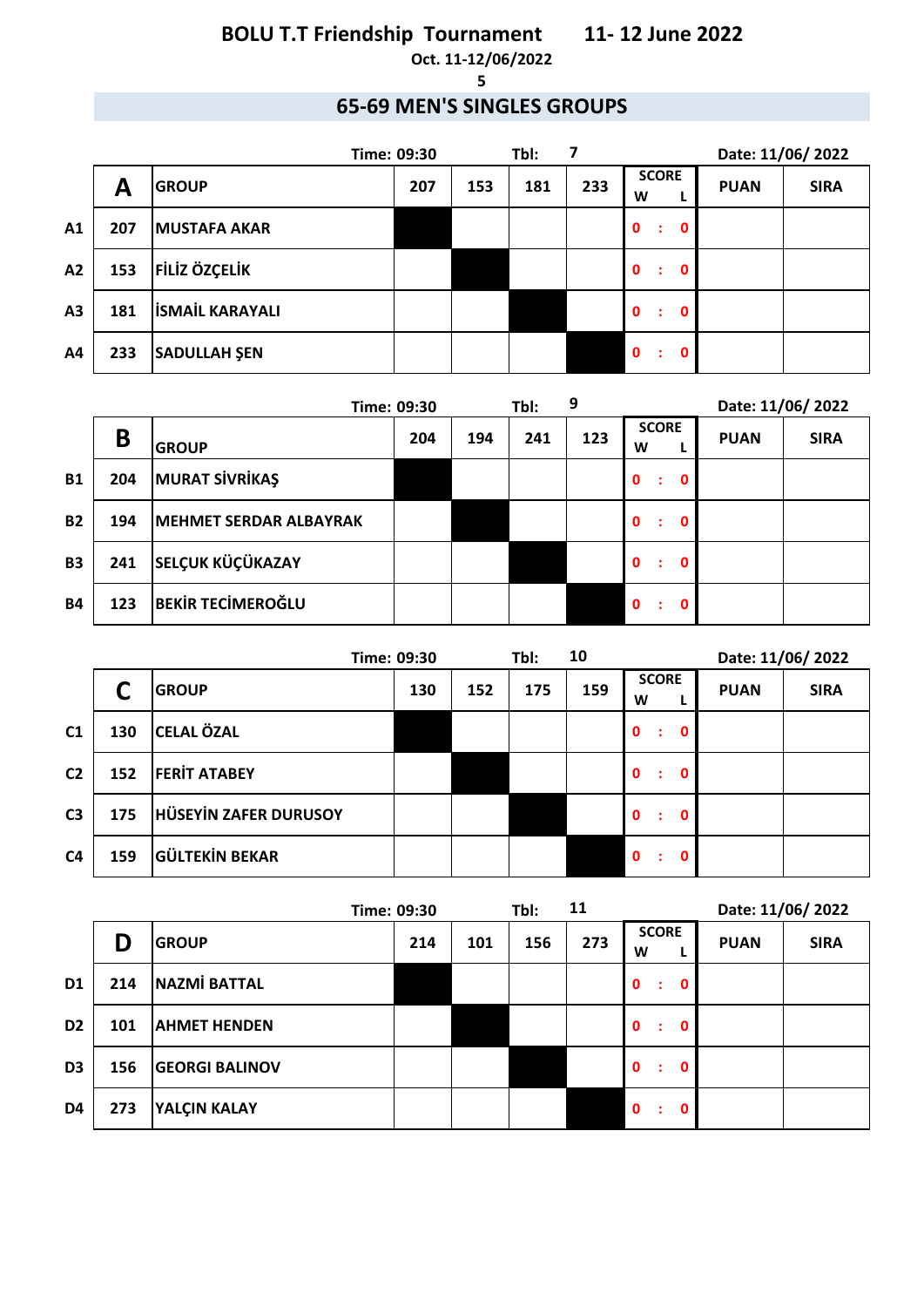**Oct. 11-12/06/2022 8**

### **50- WOMEN'S SINGLES GROUPS**

|                |     |                            | Time: 12:30 | 9<br>Tbl: |     |     |                        | Date: 11/06/2022 |             |  |
|----------------|-----|----------------------------|-------------|-----------|-----|-----|------------------------|------------------|-------------|--|
|                | A   | <b>GROUP</b>               | 172         | 226       | 282 | 288 | <b>SCORE</b><br>W      | <b>PUAN</b>      | <b>SIRA</b> |  |
| A <sub>1</sub> | 172 | HUREY CAMBAZOĞLU           |             |           |     |     | $\mathbf{0}$<br>0<br>÷ |                  |             |  |
| A2             | 226 | <b>PERVIN TERZI ATAMAN</b> |             |           |     |     | $\mathbf{0}$<br>0      |                  |             |  |
| A <sub>3</sub> | 282 | <b>ZEYNEP ERENEL GEÇER</b> |             |           |     |     | $\mathbf{0}$<br>0<br>÷ |                  |             |  |
| A4             | 288 | <b>ŞEVVAL ÖZDEMİR</b>      |             |           |     |     | $\mathbf{0}$           |                  |             |  |

|           |     |                      | Time: 13:30 |     | Tbl: | 1   |                                   | Date: 11/06/2022 |             |
|-----------|-----|----------------------|-------------|-----|------|-----|-----------------------------------|------------------|-------------|
|           | B   | <b>GROUP</b>         | 154         | 148 | 115  | 127 | <b>SCORE</b><br>W                 | <b>PUAN</b>      | <b>SIRA</b> |
| <b>B1</b> | 154 | <b>FULYA DİKER</b>   |             |     |      |     | $\mathbf{0}$<br>$\mathbf{0}$<br>÷ |                  |             |
| <b>B2</b> | 148 | <b>EZGİ UZGEL</b>    |             |     |      |     | $\mathbf{0}$<br>$\mathbf{0}$<br>÷ |                  |             |
| <b>B3</b> | 115 | AYŞE DOĞAN AYDOĞAN   |             |     |      |     | $\mathbf{0}$<br>$\mathbf{0}$<br>÷ |                  |             |
| <b>B4</b> | 127 | <b>BURCU BAŞARAN</b> |             |     |      |     | $\mathbf{0}$<br>0<br>÷            |                  |             |

| Time: 13:30    |     | 2<br>Tbl:                 |     |     | Date: 11/06/2022 |     |                        |             |             |
|----------------|-----|---------------------------|-----|-----|------------------|-----|------------------------|-------------|-------------|
|                |     | <b>GROUP</b>              | 188 | 178 | 158              | 177 | <b>SCORE</b><br>W      | <b>PUAN</b> | <b>SIRA</b> |
| C <sub>1</sub> | 188 | <b>KIYMET ÖZTÜRK</b>      |     |     |                  |     | $\mathbf{0}$<br>0<br>÷ |             |             |
| C <sub>2</sub> | 178 | <b>ILKNUR TÜZÜNTÜRK</b>   |     |     |                  |     | $\mathbf{0}$<br>0<br>÷ |             |             |
| C <sub>3</sub> | 158 | <b>GÖZDE KAYA ÖZDAMAR</b> |     |     |                  |     | $\mathbf{0}$<br>0<br>÷ |             |             |
| C <sub>4</sub> | 177 | IŞIL ÖZNUR ÖZER           |     |     |                  |     | $\mathbf{0}$<br>0      |             |             |

|                |     |                          | Tbl:<br>Time: 09:30 |     | 8   |     | Date: 11/06/2022                  |             |             |
|----------------|-----|--------------------------|---------------------|-----|-----|-----|-----------------------------------|-------------|-------------|
|                | D   | <b>GROUP</b>             | 220                 | 249 | 274 | 195 | <b>SCORE</b><br>W                 | <b>PUAN</b> | <b>SIRA</b> |
| D <sub>1</sub> | 220 | <b>NURDAN KIVRAK</b>     |                     |     |     |     | $\mathbf 0$<br>$\mathbf{0}$<br>÷  |             |             |
| D <sub>2</sub> | 249 | <b>SEVDA SAKALLI</b>     |                     |     |     |     | $\mathbf{0}$<br>$\mathbf{0}$<br>÷ |             |             |
| D <sub>3</sub> | 274 | <b>YAREN AKBAL</b>       |                     |     |     |     | $\mathbf{0}$<br>$\mathbf{0}$<br>÷ |             |             |
| D <sub>4</sub> | 195 | <b>MELIKE CEBECIOĞLU</b> |                     |     |     |     | $\mathbf 0$<br>$\mathbf{0}$<br>÷  |             |             |